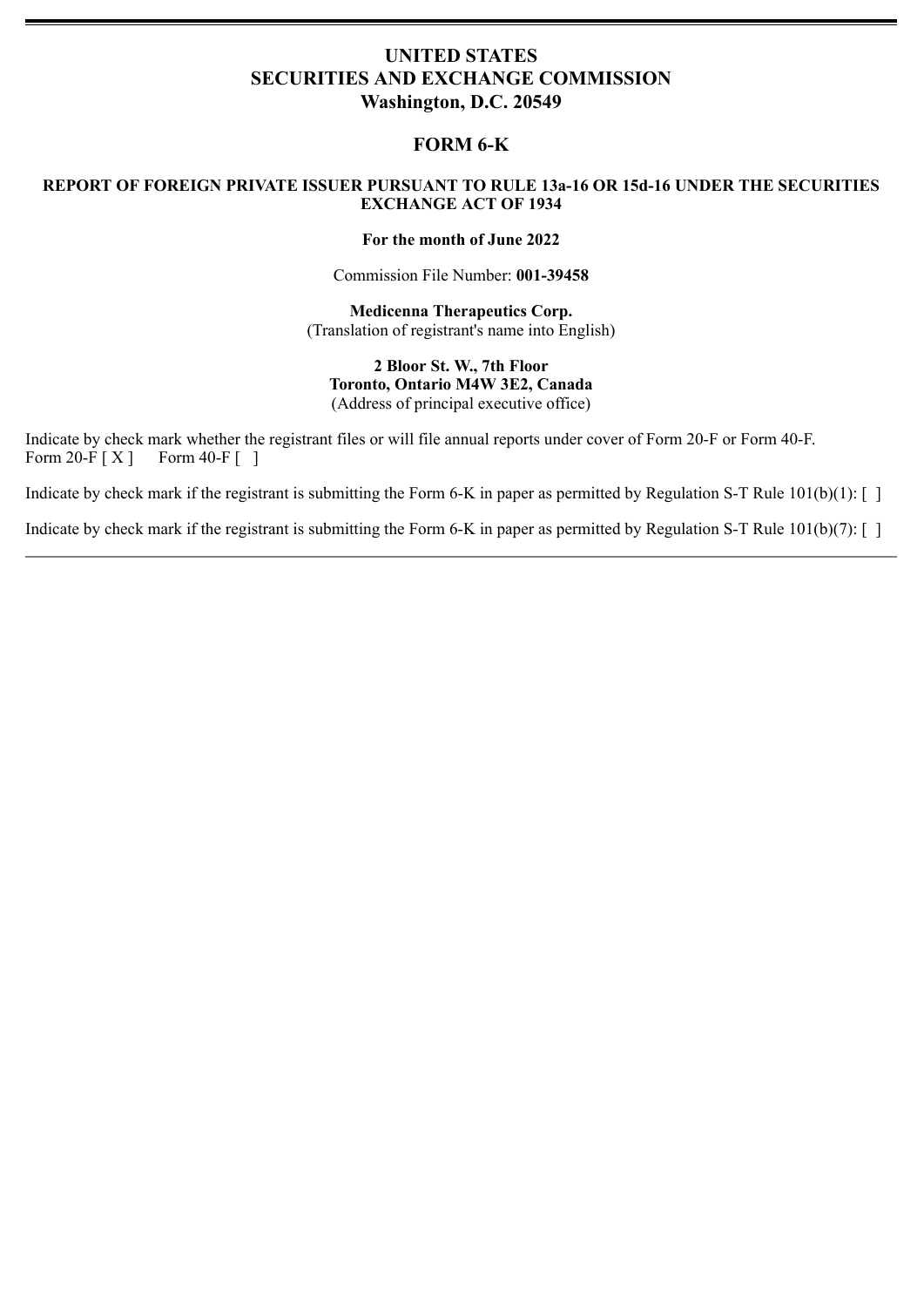## **SIGNATURES**

Pursuant to the requirements of the Securities Exchange Act of 1934, the registrant has duly caused this report to be signed on its behalf by the undersigned, thereunto duly authorized.

## **MEDICENNA THERAPEUTICS CORP.**

Date: June 22, 2022 **By:** *Solution* By: *Solution* By: *Solution* By: *Solution* By: *Solution* By: *Solution* By: *Solution* By: *Solution* By: *Solution* By: *Solution* By: *Solution* By: *Solution* By: *Solution* By: Name: Elizabeth Williams Title: Chief Financial Officer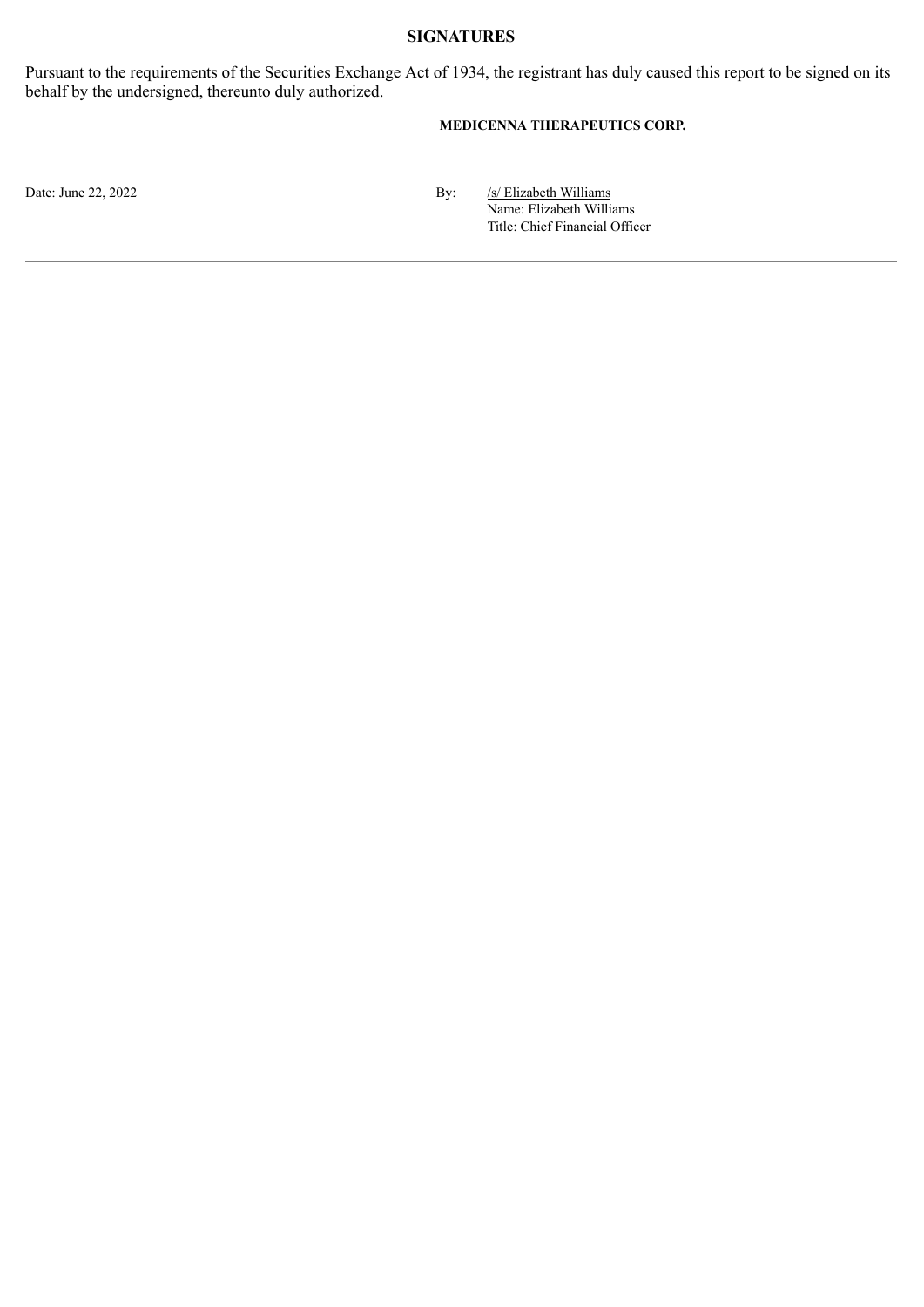## **EXHIBIT INDEX**

# **Exhibit Number Description**

[99.1](#page-3-0) Press [Release](#page-3-0) dated June 22, 2022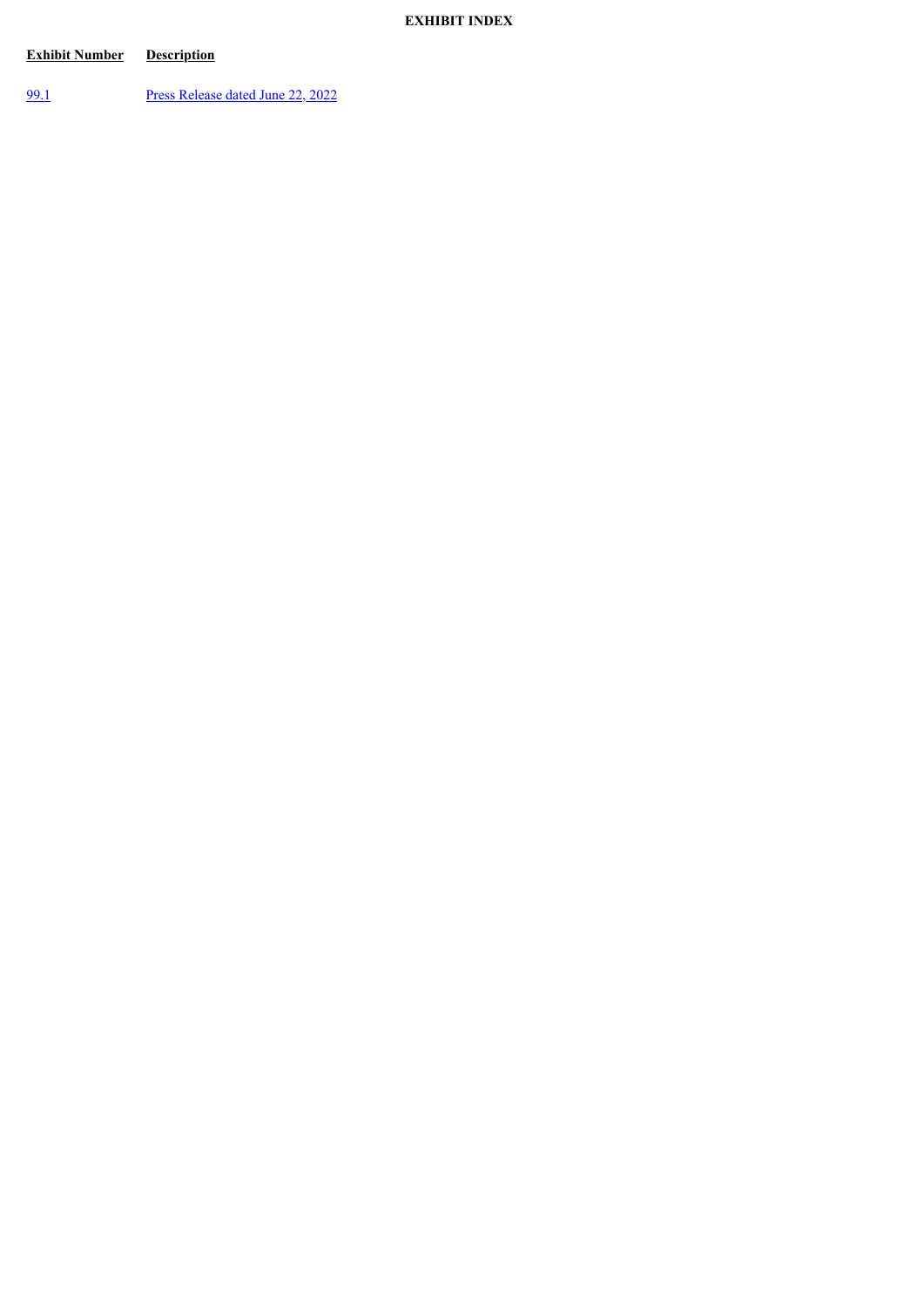# <span id="page-3-0"></span>**Medicenna Reports Fiscal Year 2022 Financial Results and Operational Highlights**

*--Cash runway extended late into calendar Q2 2023*

*--Tumor control achieved following MDNA11 treatment in 3 out of 8 patients enrolled in first 3 dose escalation cohorts of the ABILITY Phase 1/2 Study.*

*-- Pharmacodynamic data show superior dose-dependent increase in stimulation of anti-cancer immune cells when compared to competing IL-2 programs in the clinic*

-- *Management hosting conference call and webcast today at 8:30 AM ET*

TORONTO and HOUSTON, June 22, 2022 (GLOBE NEWSWIRE) -- Medicenna Therapeutics Corp. ("Medicenna" or "the Company") (NASDAQ: MDNA TSX: MDNA), a clinical stage immunotherapy company, today announced its financial results and operational highlights for the fiscal year ended March 31, 2022. All dollar amounts are expressed in Canadian currency unless otherwise noted.

"Over the past fiscal year, we made significant progress highlighted by initial clinical data in low dose cohorts where 3 of 8 patients showed tumor control including 2 patients with rare but aggressive forms of metastatic sarcomas," said Dr. Fahar Merchant, President and CEO of Medicenna. "Dose-dependent and multi-fold increases in the population of cancer fighting immune cells have been observed in the first 3 dose cohorts where these increases have been substantially elevated when compared to competing IL-2 variants in the clinic at equivalent doses. We look forward to sharing additional monotherapy data from MDNA11's ABILITY study throughout 2022."

Dr. Merchant continued, "We have also demonstrated the versatility and deep pipeline potential of our Superkine and BiSKITs platform, established world class scientific, development and clinical advisory boards, completed a comprehensive commercial package for MDNA55 as we continue to diligently pursue out-licensing efforts while maintaining a solid cash balance at the end of this fiscal year."

Based on Medicenna's current development plans it is anticipated that the current cash on hand will be sufficient to fund operations late into the second calendar quarter of 2023.

Program highlights for the year ended March 31, 2022, along with recent developments include:

#### **MDNA11: IL-2 Superkine Program**

Throughout fiscal year 2022, Medicenna completed activities associated with GMP compliant manufacturing of MDNA11 the Company's selective, long-acting and novel IL-2 super-agonist. for the Phase 1/2 ABILITY Study, IND enabling studies required for regulatory submissions to commence first in human clinical trials with MDNA11 and secured clearance of the various applications submitted to regulatory agencies in Australia, US and Canada. The study is enrolling patients at clinical sites in the United States, Canada, and Australia, and is currently progressing through its fourth dose escalation cohort.

Although it is too early to draw meaningful conclusions on efficacy potential of MDNA11 from the dose escalation portion of the clinical trial, encouraging signs of selective CD8 T and NK cell activation and proliferation in the periphery have been observed in most patients treated in the first 3 cohorts achieving tumor control in 3 out of the 8 patients. MDNA11 has exhibited an acceptable safety profile in the ABILITY study, with no dose limiting toxicities reported to date, predicted pharmacokinetic characteristics with no apparent signs of immunogenicity.

Following observations from the first few cohorts in the study as well as learnings from competitor data and recent failures, Medicenna is utilizing a step-up dosing strategy from Cohort 4 onwards. This strategy entails first treating patients with two "priming doses" to habituate them to MDNA11 before stepping up to the higher fixed dose that is being evaluated. This is expected to increase chances of identifying MDNA11's optimum dose and is in line with the FDA's recently released "Project Optimus" initiative, which encourages companies to find the optimal dose and schedule for oncology drugs. While the step-up dosing (SUD) regimen is designed to further improve patient outcomes, the observation period for dose-limiting toxicities (DLTs) increases from 4 weeks to 8 weeks. Accordingly, clinical data from dose Cohort 4 will be available in Q3 of calendar 2022 with a full set of efficacy data for all dose escalation cohorts in Q4 of calendar 2022.

#### **IL-4/IL-13 Super-Antagonists and Bifunctional SuperKine ImmunoTherapies (BiSKITs™) Program**

In April 2022 Medicenna presented results from two of its novel preclinical assets at American Association for Cancer Research meeting. One poster focused on Fc-MDNA413, which is derived from Medicenna's Superkine platform and consists of a longacting IL-13 super-antagonist for targeting immunologically cold tumors and a second poster featured a preclinical candidate from our BiSKITs program consisting of an anti-PD-1 antibody linked to an IL-2 super-agonist thereby achieving dual synergistic activities within a single molecule. These novel Superkine designs address unmet needs and have the potential for replacing block-buster checkpoint inhibitors which go off-patent after 2028.

#### **MDNA55: Recurrent Glioblastoma (rGBM) Program**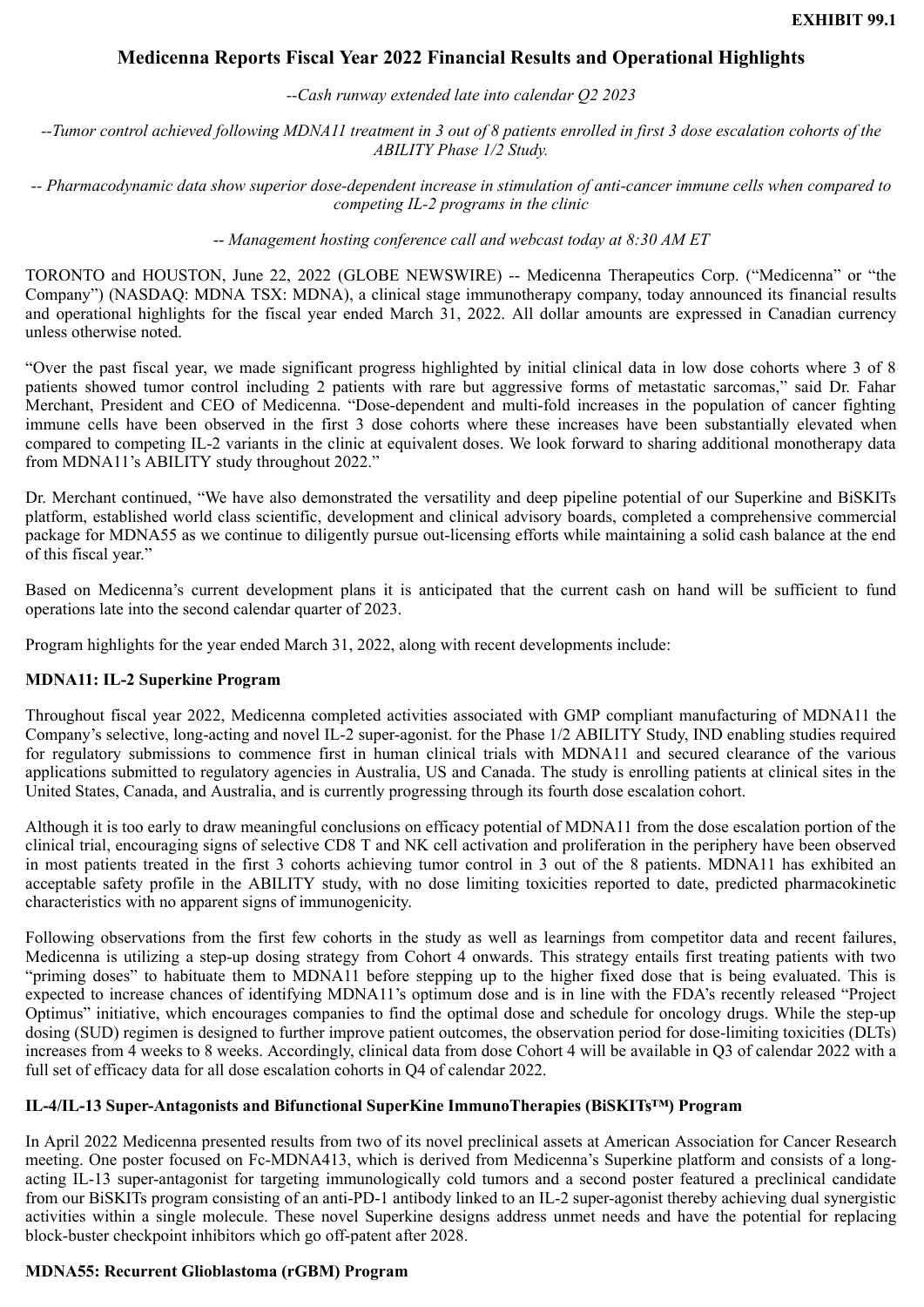Throughout fiscal year 2022, Medicenna's MDNA55 program was highlighted in both peer-reviewed publications and at medical conferences. In May 2021, Medicenna announced a peer-reviewed publication in *Clinical Cancer Research* and in the third quarter of fiscal 2022, the design of a planned open-label hybrid Phase 3 trial of MDNA55 in rGBM was highlighted in a peerreviewed manuscript published in *The Lancet Oncology,* and in an oral presentation at the Society for Neuro-Oncology and American Society of Clinical Oncology's First Annual Conference on CNS Clinical Trials. Additionally, John H. Sampson, M.D., Ph.D., MHSc, MBA, Robert H. and Gloria Wilkins Distinguished Professor of Neurosurgery at Duke University School of Medicine and member of Medicenna's Board of Directors, received The Abstract Award for Excellence in Clinical Trials in connection with an oral presentation on MDNA55 at the 26<sup>th</sup> Annual Meeting of the Society for Neuro-Oncology. Medicenna continues to seek a strategic partnership to facilitate MDNA55's further development and commercialization and remains in active discussions in pursuit of this goal.

#### **Operational Highlights**

Throughout fiscal year 2022, Medicenna formally established crucial relationships with experts and key opinion leaders throughout industry and academia to gain important insights on the development of its pipeline.

In March 2022, the Company announced the appointment of Dr. Kapil Dhingra as a Strategic Advisor. Dr. Dhingra is a highly accomplished physician-scientist with experience guiding multiple drugs to approval. Simultaneously, Medicenna announced the formation of a Clinical Advisory Board (CAB) comprised of leading experts in immunotherapy and drug development. Members of the CAB include Drs. Paolo Ascierto, Lillian Siu and Hussein Tawbi.

In January 2022, Medicenna announced the formation of its Scientific Advisory Board (SAB). Members of the SAB are well recognized leaders in the fields of cancer immunotherapy and drug development and include Drs. Sergio Quezada, (Chairman), Burkhard Becher, David Mooney, and William Redmond.

In January 2022, Medicenna announced the appointments of industry veterans Dr. Peter Lloyd, Dr. L. Bruce Pearce, and Paul Smith to the Company's Development Advisory Committee and the appointment of Dr. Martin Bexon as interim Chief Medical Officer.

In September 2021, Medicenna announced the appointment of Dr. John Sampson to its Board of Directors.

#### **Expected Upcoming Milestones**

Initial PK/PD data from the fourth dose escalation cohort of the Phase 1/2 ABILITY study expected in July 2022.

Identification of MDNA11's recommended Phase 2 dose (RP2D) in the ABILITY study expected in the fourth quarter of calendar 2022.

Commencement of the ABILITY study's single agent expansion phase expected in the fourth quarter of calendar 2022.

Clinical update from the ABILITY study expected in the fourth quarter of calendar 2022.

#### **Annual Financial Results**

Medicenna had cash, cash equivalents, and marketable securities of \$20.5 million at March 31, 2022. These funds provide the Company with sufficient capital to execute its current planned expenditures late into the second quarter of calendar 2023 and important upcoming catalysts based on its current plans and projections.

Net loss for the year ended March 31, 2022, was \$22.6 million, or \$0.42 per share, compared to a loss of \$17.3 million, or \$0.35 per share for the year ended March 31, 2021. The increase in net loss for the year ended March 31, 2022, compared with the year ended March 31, 2021, was primarily a result of increased expenditures related to the MDNA11 development program as well as higher general and administrative expenses associated with the Company's Nasdaq listing in August 2020.

Research and development expenses of \$14.7 million were incurred during the year ended March 31, 2022, compared with \$10.9 million incurred in the year March 31, 2021. The increase in research and development expenses in the current year is primarily attributable to costs associated with the development of MDNA11 including pre-clinical studies, manufacturing of GMP materials for the clinical trial and clinical and regulatory costs associated with initiation of the Phase 1/2 ABILITY study.

General and administrative expenses of \$7.8 million were incurred during the year ended March 31, 2022, compared with \$6.5 million during the year ended March 31, 2021. The increase in expenditures year over year is primarily attributed to a full year of costs associated with Medicenna's Nasdaq listing and corresponding D&O insurance compared with only nine months of expenses in the prior year period.

#### **Conference Call and Webcast**

Medicenna will host a conference call and webcast today at 8:30 AM ET. To access the call, please dial 1-877-407-9716 from the United States or 1-201-493-6779 internationally, and refer to conference ID: 13729367. To access the live webcast, visit this link to the event. Following the live webcast, an archived version of the call will be available on Medicenna's website.

#### **About Medicenna**

Medicenna is a clinical stage immunotherapy company focused on the development of novel, highly selective versions of IL-2,